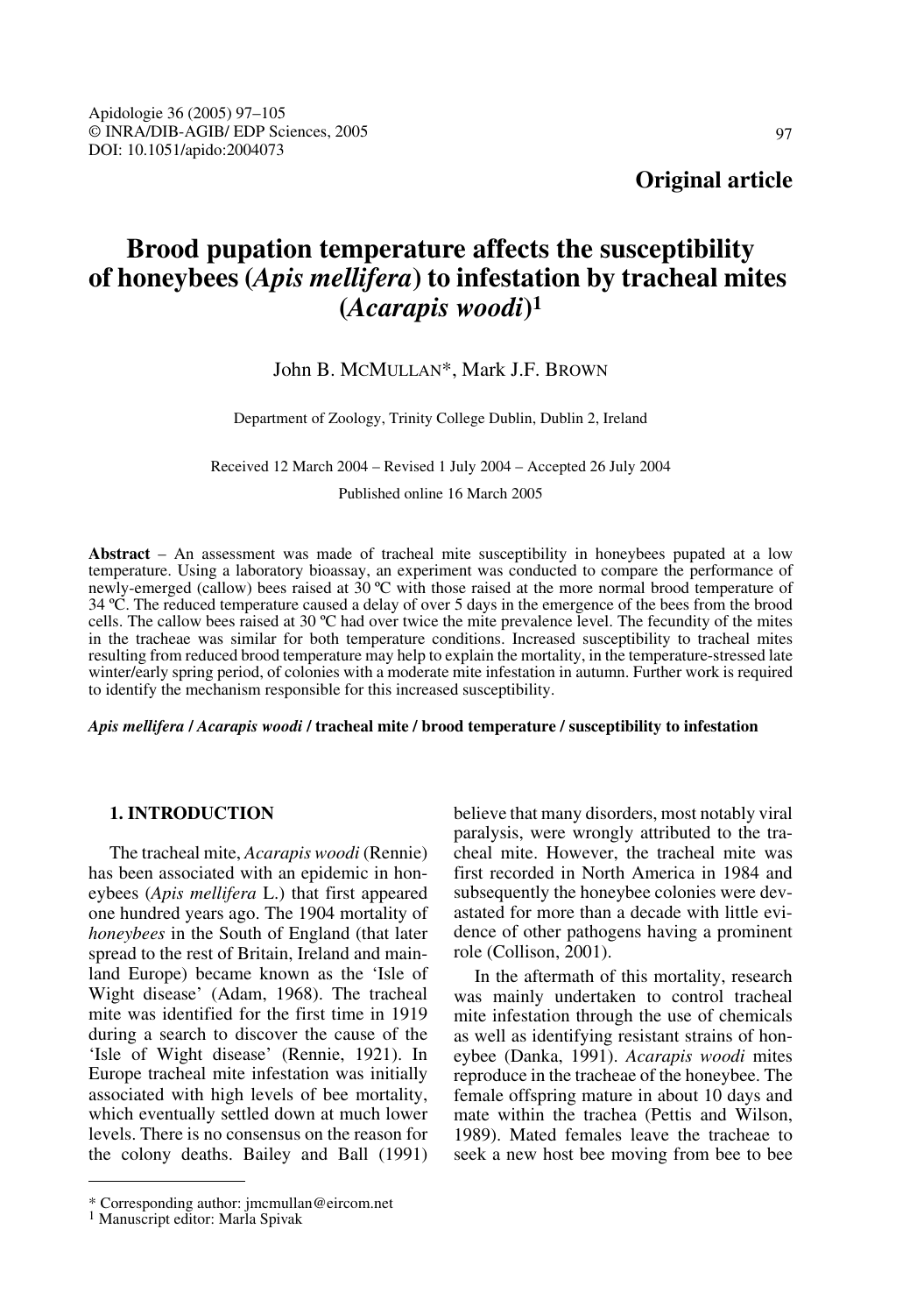via the pleural hair (Hirschfelder and Sachs, 1952; Sammataro and Needham, 1996). The success rate of these foundress female mites entering the tracheae of new hosts was identified as the likely factor that made certain strains of honeybee susceptible or resistant to tracheal mite infestation (Danka and Villa, 1996). Danka and Villa (1998) further established that auto grooming was an important trait in bees with resistance, but considered that it was not the only factor involved. An attempt to show that the relative resistance of bee strains could be attributed to the cuticular chemistry of the bee host was not conclusive (Van Engelsdorf and Otis, 2001).

There has not been much recent research on the dynamics of intra-colony mite infestation. It has long been established that foundress female mites prefer young, newly emerged bees (Morgenthaler, 1930; Bailey, 1958; Lee, 1963; Giordani, 1977; Gary et al., 1989). It has been shown that air expelled from the prothoracic spiracles attracts the mites (Hirschfelder and Sachs, 1952). An in vitro demonstration has also shown that mites are influenced by particular cuticular hydrocarbons in the young bees (Phelan et al., 1991). What additional factors other than honeybee strain might affect variations in susceptibility to infestation? One potential factor is temperature stress during pupation. In other biological systems, stress has been shown to play an important role in susceptibility (Maurizio, 1934). There are certain indications that brood temperature may have a similar effect in the honeybee-mite interaction. First, deviations from normal brood temperature delay or speed up the rate of emergence of callow bees. The susceptibility of a honeybee to tracheal mite infestation is at its peak at emergence and reduces rapidly with age (Morgenthaler, 1930; Gary et al., 1989). This critical initial condition of the bee may be influenced by an abnormal rate of development. Second, mortality in tracheal mite infested colonies is highest in cold climates (Otis and Scott-Dupree, 1992) and this mortality typically occurs in the temperature-stressed late winter/early spring period. While healthy colonies of *Apis mellifera* have good regulation of brood temperature, it is also known that in adverse conditions the brood temperature held by the bees can be well below typical levels. Kronenberg and Heller (1982) established that in adverse conditions the bees maintained the capped brood and uncapped brood cell mean temperatures  $(\pm s.d.)$  at 31.3 °C  $(\pm 1.9$  °C) and 27.5 °C  $(\pm 4.1 \degree C)$  respectively. Owens (1971) demonstrated that at an ambient temperature of  $-14 \degree C$  the temperature within the brood area ranged from 29.5–34.5 °C. Conversely, in normal conditions bees that are not healthy would have difficulty regulating brood temperature through reduced bee numbers and restricted ability of wing muscles to generate heat. The rapid collapse of colonies that die with *Acarapis woodi* infestation may be partly explained by a relationship between reduced brood temperature and an increased susceptibility to infestation.

Here we test the hypothesis that callow bees from brood pupated at a low temperature are more susceptible to tracheal mite infestation than brood pupated at a more typical temperature.

# **2. MATERIALS AND METHODS**

### **2.1. Laboratory bioassay**

The experiment was undertaken in the March/ April period 2003 using bees from colonies in North County Dublin, Ireland. A laboratory bioassay was employed using inoculation cages of infested bees into which were introduced the newly-emerged worker bees to be tested. A similar approach had originally been used to measure migration and reproduction of mites (Gary and Page, 1987). Throughout we will refer to the infested bees as 'host' bees and the newly-emerged bees to be tested as 'target' bees (terminology adapted from Gary and Page). Previous experiments on honeybee susceptibility have shown a good correlation between the results from short-term bioassays and from field colonies (Page and Gary, 1990; Danka and Villa, 1996; Nasr et al., 2001).

Two inoculation cages were used. The cages were 16 cm in height and 6.5 cm in diameter (giving a total volume of  $531 \text{ cm}^2$ ) and were made from mesh screen wire of 3.1 mesh to the cm. A piece of used brood comb (sterilized in 80% acetic acid fumes and ventilated) measuring  $5 \text{ cm} \times 4 \text{ cm} \times 2 \text{ cm}$ was suspended from the top of the cage.

# **2.2. Host bees**

The infested host bees came from a colony where mite prevalence had been increased in the previous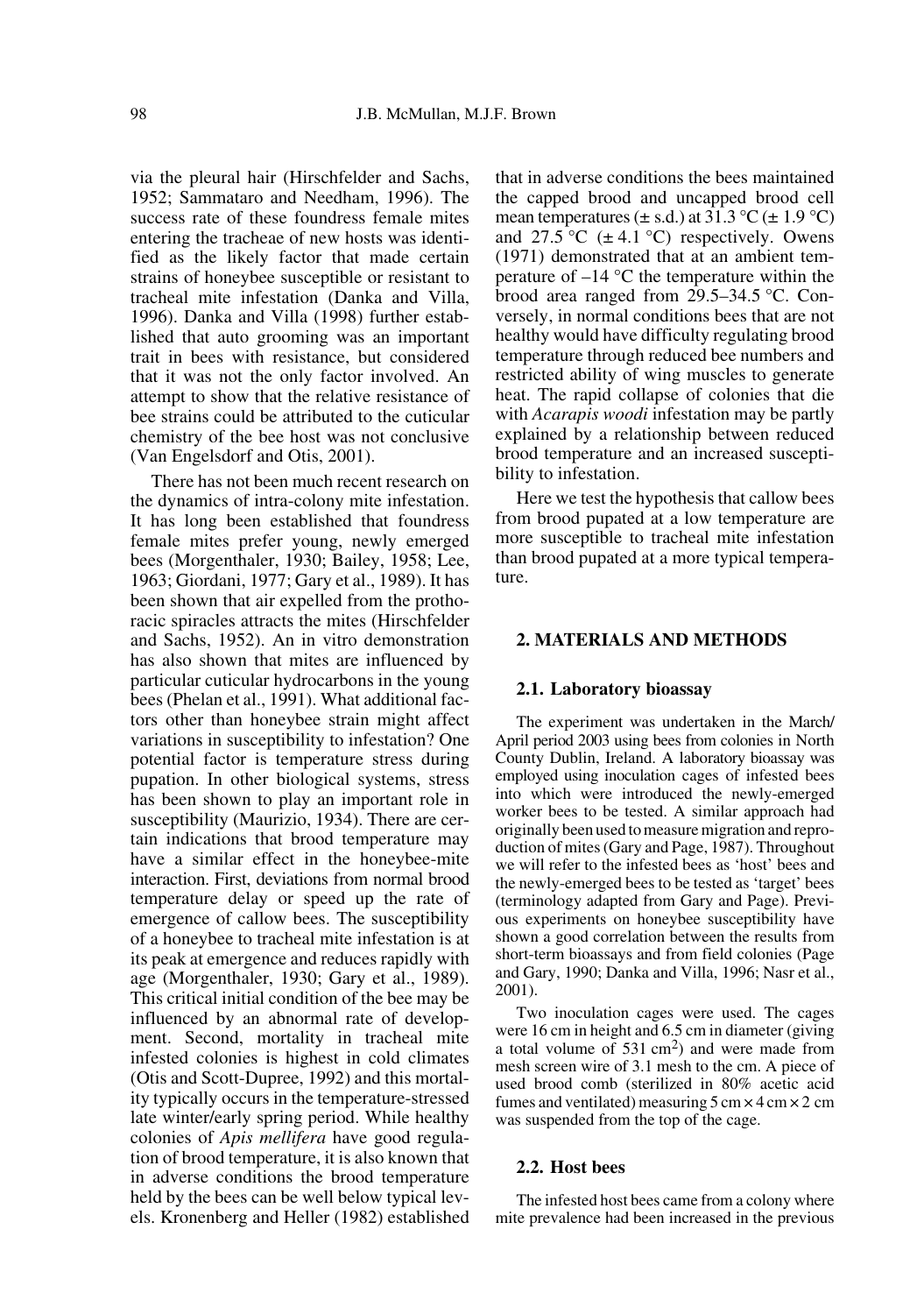two weeks by removing half of its emerging brood frames, which had the effect of increasing the concentration of mites in the callow bees that emerge from the remaining frames. Bees from this colony were taken from the crown board (inner cover) and the landing board, shaken into a holding box and given a light misting of water. Each inoculation cage was filled in turn with an estimated 300 infested worker bees. The bees, measured by volume, were introduced into inoculation cage 1 using a funnel. A sample of sixty bees was taken from the holding box, placed in numbered boxes and stored at –30 °C. The bees were later dissected to give a measure of the host bee infestation in cage 1. The procedure was repeated for inoculation cage 2.

# **2.3. Target bees**

The target bees were obtained from three medium/strong colonies (bees covering 7–10 frames of a 12 frame brood box) from three different apiaries in North County Dublin. One apiary was located in an urban coastal area, another in a mixed urban/ rural area one mile from the coast and the third in a rural area three miles from the coast. A frame of brood with the adhering bees brushed off was taken from each of the three colonies on 27th March 2003 and each inserted into a separate stainless steel frame cage. These cages were put into insulated nucleus boxes, transported to the laboratory and transferred to a dark incubator at 30 °C and a relative humidity of median (range)  $55\%$  ( $\pm 8\%$ ), within half an hour of leaving the hive. For the following 9 days callow bees were removed morning and evening from each of the three cages. These bees were not included in the experiment. On 5th April (9 days later) a second frame of brood, adjacent in the hive to the frame already removed, was taken from each of the three target colonies and incubated at 34 °C. The brood temperature of the three target colonies had been monitored while the frames were in the hive to ensure that the brood was being pupated at normal hive temperature (34 °C) for the preceding 9 days. Temperature readings, median (range) of 34.4 ºC  $(\pm 0.5 \text{ °C})$ , 34.6 °C ( $\pm 0.7 \text{ °C}$ ) and 34.6 °C ( $\pm 0.5 \text{ °C}$ ) for colonies 1, 2 and 3 respectively were recorded during the period. From sample readings, the relative humidity in the hives was in the range  $54\%$  ( $\pm 10\%$ ). Consequently, because pupating bees are isolated from all other aspects of the hive environment, the only difference between the control and treatment bees was the temperature at which they were pupated, with the control bees pupating at 34 ºC for 9 days and the treatment bees pupating at 30 ºC for 9 days.

At eight-hour intervals over the next 24 hours callow bees emerging from the six frames were collected in separate polystyrene cups that had a smear of petroleum jelly along the top to prevent the callow

bees from climbing out. Bees were chosen randomly from the polystyrene cups and (using surgical gloves to handle them) a  $1-2$  mm spot of Testor's<sup>™</sup> gloss enamel paint was applied to the V–VI tergites on the abdomen of the callow bees; i.e. six different colours were used to mark these target bees. Previous work has shown that there is no effect on mite migration of marking in this way (Smith et al., 1991). Over a 24-hour period, thirty marked bees from each of the six frames were introduced by funnel into each of the two inoculation cages giving a total of 180 marked bees in each cage.

## **2.4. Inoculation process**

The inoculation cages were maintained in a dark incubator at 32 °C and 50% RH. The bees were provided ad libitum with sugar syrup (50%) and water via gravity feeding vials at the top of the cages. A supply of freshly gathered pollen was provided on the floor of each cage. This pollen was delivered through the vial-feed openings on top thus enabling access even when dead bees gathered on the floor. The experiment was concluded after 7 days, based on the evidence that the first adult mites to mature are the males after 8 days (Pettis and Wilson, 1989). Hence after 7 days the only adult mites present are the founding females. The dead bees were removed from the bottom of the cage, segregated and counted. The live bees were held on ice for 4–8 hours, and then taking each cage in turn were segregated into host and the six categories of target bees, and counted. A sample of sixty host bees was randomly chosen from each cage, placed in numbered boxes and stored at –30 °C. The target bees from each cage were also placed in numbered boxes and stored at –30 °C to await dissection.

# **2.5. Dissection technique**

The thoracic disk method is the most commonly used technique of dissecting bees for tracheal mite examination of large numbers of bees (Shimanuki and Knox, 2000). This method requires the use of 5– 10% potassium hydroxide solution, and incubation of the disks for 16–24 hours at 37 °C to clear the bees' tissues. A preliminary test of this technique was conducted but was abandoned because of its inability to provide accurate estimates of mite intensity. Difficulty in distinguishing the different stages of mite development was also a major problem.

The bees were dissected using a modification to the classic technique of removing the head and thoracic collar as described by Lorenzen and Gary (1986). The prothoracic tracheae were removed and placed on a double-sided tape placed on a glass slide. Using a stereomicroscope at 60–100X magnification, each trachea was opened using a dissecting needle.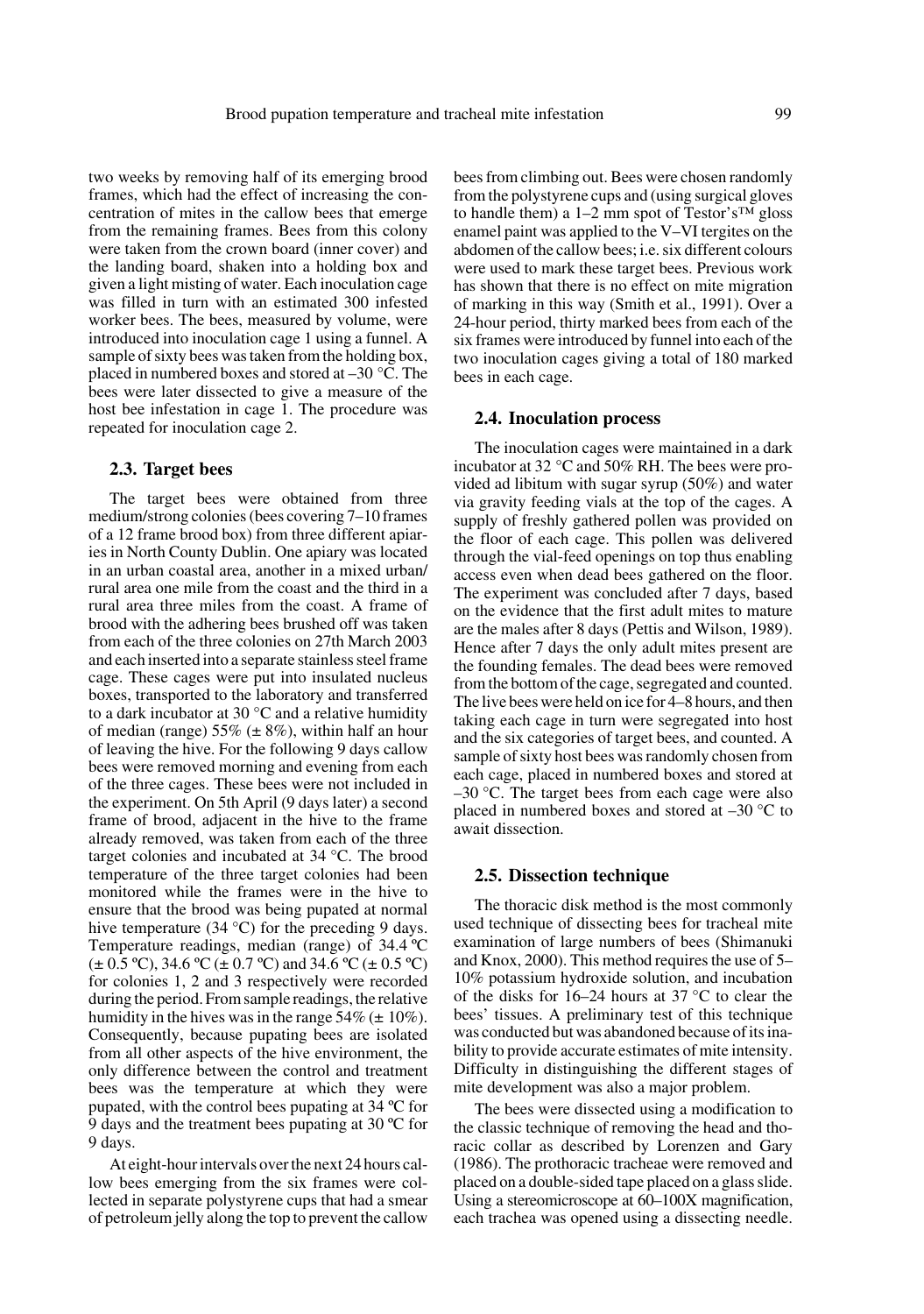Table I. Summary of mite infestation parameters (means  $\pm$  standard errors) for all target bees for brood treatment temperatures of 34 ºC and 30 ºC.

| Mite Infestation               | <b>Brood Treatment Temperature</b> |                 |  |  |
|--------------------------------|------------------------------------|-----------------|--|--|
| Parameters (All bees)          | $34^{\circ}$ C                     | $30^{\circ}$ C  |  |  |
| Prevalence $(\%)$ <sup>1</sup> | $20 \pm 3$                         | $41 \pm 4$      |  |  |
| Abundance <sup>2</sup>         | $0.95 \pm 0.18$                    | $1.74 \pm 0.24$ |  |  |
| Intensity <sup>3</sup>         | $4.65 \pm 0.51$                    | $4.22 \pm 0.43$ |  |  |
| Mean fecundity <sup>4</sup>    | $2.74 \pm 0.33$                    | $2.73 \pm 0.25$ |  |  |

The mite infestation terms used are defined as:

<sup>1</sup> Prevalence, number of infested bees in a sample (expressed here as a %);

2 Abundance, total number of mites per bee in a sample;

3 Intensity, total number of mites per infested bee in a sample;

4 Mean fecundity, mite offspring per female mite over a given time period.

The number of adult mites, larvae and eggs were counted and recorded.

## **2.6. Statistical analyses**

To test the effects of brood temperature, inoculation cage, colony and their interactions on the likelihood of a host bee becoming infested by tracheal mites we used a binary logistic regression. The forward log-likelihood procedure was applied. Brood temperature was coded as an indicator variable, while cage and colony were coded as deviation variables.

Mite abundance data were analyzed in a 3-way ANOVA, with brood temperature as a fixed factor, and cage and colony as random factors. While, even with transformation, the data did not meet the assumptions of normality and homogeneity of variances, for a large and balanced design, ANOVA are highly robust to such deviations (Underwood, 1997).

## **2.7. Definitions**

The infestation terms used in this paper are defined below, following Bush et al. (1997).

Prevalence: number of infested bees in a sample (expressed here as a  $\%$ );

Abundance: total number of mites per bee in a sample;

Intensity: total number of mites per infested bee in a sample;

Mean fecundity: mite offspring per female mite over a given time period.

# **3. RESULTS**

#### **3.1. Mite prevalence**

The brood temperature had a significant effect on mite prevalence (Logistic regression:

Wald statistic = 46.157, d.f. = 1,  $P < 0.001$ ). There was a two-fold increase in the overall prevalence from 20% at 34 °C to 41% at 30 °C. (Tab. I and Fig. 1). There were no significant effects of cage or colony.

# **3.2. Mite abundance, intensity and fecundity**

There was no effect of brood temperature  $(F[1, 2.54] = 6.021, P = 0.107)$ , colony  $(F[2, 2.13] =$ 0.76,  $P = 0.563$ , cage (F[1, 1.12] = 0.225,  $P =$ 0.711) or their interactions on mite abundance. Despite this, the overall mite abundance increased by 82%, from 0.95 at 34  $^{\circ}$ C to 1.74 mites/bee at 30 °C (Tab. I). The lack of a temperature effect in the ANOVA (see above) was probably due to the large number of uninfested bees (229 uninfested / 331 total) rather than the absence of a real effect. The power of this test to detect a temperature effect was only 0.354.

The corresponding mite intensities for treatment at  $34^{\circ}$ C and  $30^{\circ}$ C were 4.65 and 4.22 mites per infested bee respectively (t-test:  $P = 0.551$ , while the mean fecundity of 2.74  $(34 °C)$  and 2.73  $(30 °C)$  mites was similar (ttest:  $P = 0.976$ . In 17 instances, offspring were found in the tracheae of the target bees but with no associated foundress female present. As in the case of Gary et al. (1989) we assumed that the foundress females had migrated further into the trachea and were not detected during the dissection. Accordingly, if in these cases one female mite were assigned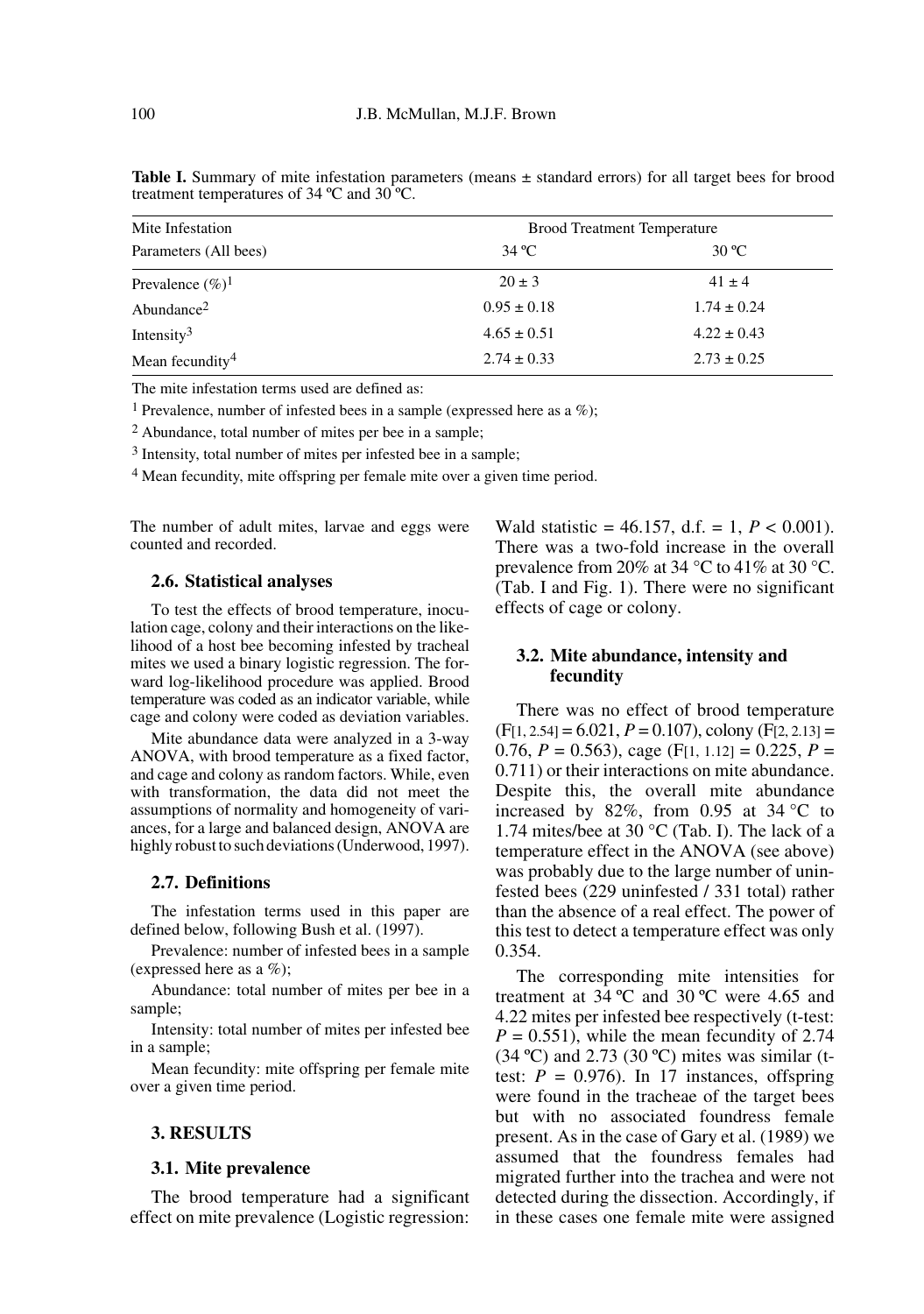

**Figure 1.** Mite prevalence levels (percentage values) for the target bees from the three colonies, after a period of seven days in the two inoculation cages. The figure illustrates the effect of brood treatment temperature on the mite prevalence.

**Table II.** Fecundity analysis for all target bees for the two brood temperature treatments of 34 °C and 30 ºC.

| Treatment<br><b>Female Mites</b> |        |                       | Offspring <sup>2</sup> |      |       | Adjusted<br>Mean | Overall Ratio                        |
|----------------------------------|--------|-----------------------|------------------------|------|-------|------------------|--------------------------------------|
| Temp. <sup>o</sup> C             | Actual | Adiusted <sup>1</sup> | Larvae                 | Eggs | Total |                  | Fecundity <sup>3</sup> Larvae / Eggs |
| 34                               | 39     | 43                    | 34                     | 85   | 119   | $2.77 \pm 0.32$  | 0.40                                 |
| 30                               | 67     | 80                    | 60                     | 160  | 220   | $2.75 \pm 0.22$  | 0.38                                 |

 $<sup>1</sup>$  Actual mites present plus an allocation of one female mite for each occasion that offspring was present with no</sup> female mite;

<sup>2</sup> Eggs and larvae;

 $3$  Adjusted mean fecundity (mean  $\pm$  SE).

to the offspring, an adjusted mean fecundity would be obtained encompassing all of the mite population (Tab. II).

The overall ratio of larvae to eggs was also similar for the two treatments at 0.40 for 34 ºC and 0.38 for 30 ºC (Tab. II). This indicated that the temporal distribution of the foundress mites entering the tracheae was similar (assuming that the time for eggs to hatch was the same). Therefore, since the mean fecundity (and adjusted mean fecundity) and the temporal distribution of entry of foundress mites were similar for both treatments, it indicated that the egg-laying rate (fecundity) of the mites was also similar.

#### **3.3. Inoculation pressure (Cages 1 and 2)**

It was planned to have a minimum of 300 infested host bees in each inoculation cage. However, using a volumetric measurement to estimate the number of water-misted bees resulted in excess numbers of 20% in cage 1 and over 40% in cage 2 (Tab. III). The number of infested host bees and the total mites present at all stages were significantly lower in inoculation cage 2, even after allowing for the larger number of host bees initially. The resulting inoculation pressure was about four fifths that of cage 1 yet the number of adult females that migrated to the target bees and the total number of mites at all stages in target bees in cage 2 was similar to that in cage 1; 53 vs. 53 and 218 vs. 227 respectively.

# **3.4. Recovery and mortality rates (Target and host bees)**

There was a high recovery rate for the target bees in both cages, and mortality rates were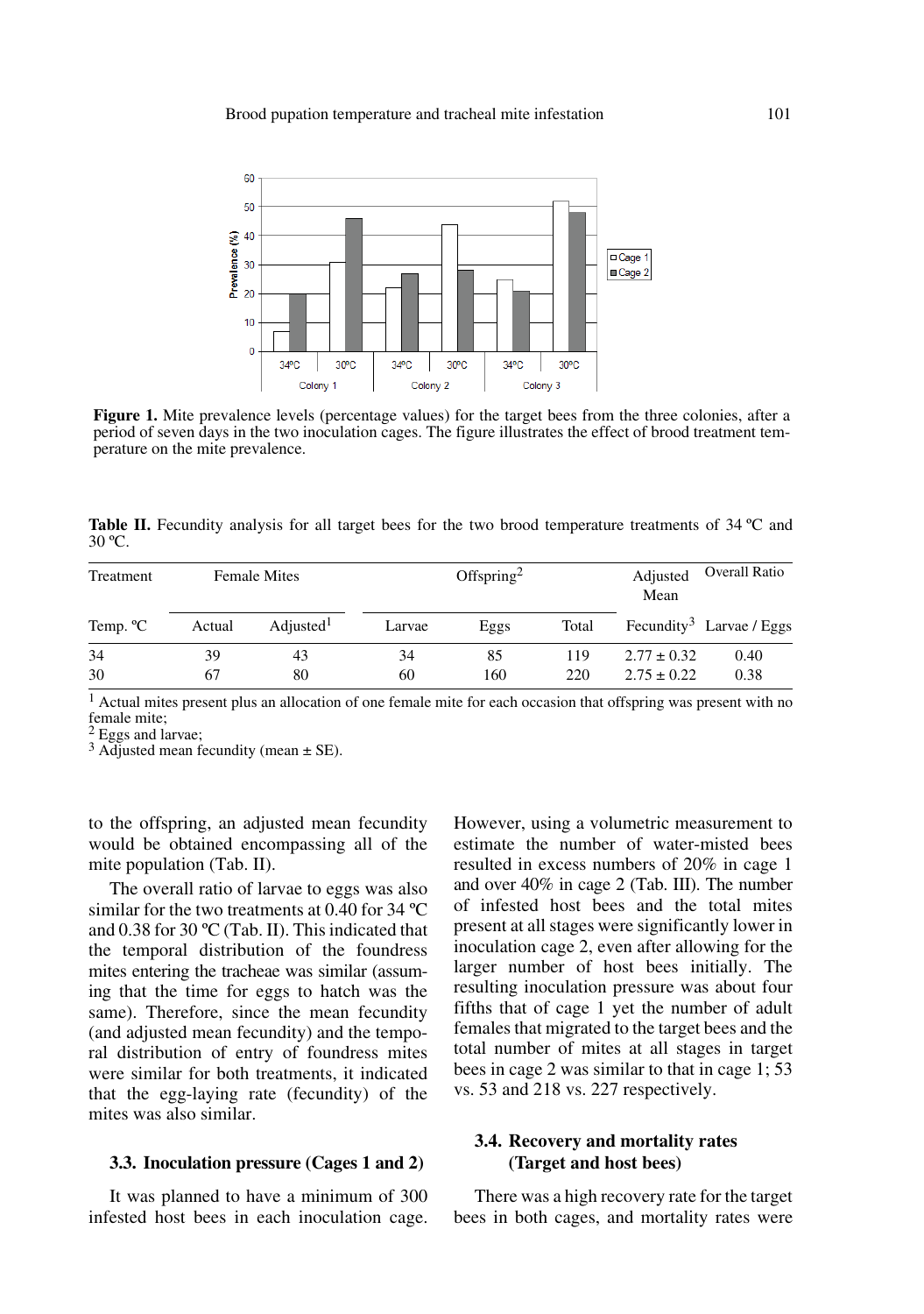| Bee                        |              | Cage 1       |       | Cage 2       |              |       |
|----------------------------|--------------|--------------|-------|--------------|--------------|-------|
| Colony                     | Alive $(\%)$ | Dead $(\% )$ | Total | Alive $(\%)$ | Dead $(\% )$ | Total |
| Host:                      | 304 (83%)    | 63 (17%)     | 367   | 296 (68%)    | 142 (32%)    | 438   |
| Target:                    |              |              |       |              |              |       |
| Brood at $34^{\circ}$ C    |              |              |       |              |              |       |
| Colony 1                   | 28 (97%)     | 1(3%)        | 29    | 25(83%)      | 5(17%)       | 30    |
| Colony <sub>2</sub>        | 27 (96%)     | 1(4%)        | 28    | 30 (100%)    | $0(0\%)$     | 30    |
| Colony 3                   | 28 (90%)     | $3(10\%)$    | $*31$ | 28 (97%)     | 1(3%)        | 29    |
| Brood at $30^{\circ}$ C    |              |              |       |              |              |       |
| Colony 1                   | 29 (97%)     | 1(3%)        | 30    | $26(90\%)$   | $3(10\%)$    | 29    |
| Colony <sub>2</sub>        | 27 (96%)     | 1(4%)        | 28    | 29 (97%)     | 1(3%)        | 30    |
| Colony 3                   | 25(83%)      | 5(17%)       | 30    | 29 (97%)     | 1(3%)        | 30    |
| Total (Target)             | 164 (93%)    | 12(7%)       | 176   | 167 (94%)    | 11 $(6%)$    | 178   |
| All Bees:                  |              |              |       |              |              |       |
| Food / bee / day $(\mu L)$ |              | 33.3         |       |              | 29.1         |       |

**Table III.** Survival, recovery and feeding rates for host and target bees

\* 30 target bees introduced into each cage except cage1, colony 3 (34 ºC) where 31 bees were introduced in error.

similar at 7% for cage 1 and 6% for cage 2 (Tab. III). This was in contrast to the mortality rate for the older host bees that differed widely at 17% for cage 1 and 32% for cage 2. The food consumption per bee in cage 2 was also much lower during the inoculation period  $(29.1 \,\mu L \text{ vs. } 33.3 \,\mu L; \text{Tab. III})$ . The above observations plus the fact that there were initially 20% more host bees in cage 2 and the presence of dysentery on the sixth day would indicate that these bees were in a more 'stressed' state.

# **3.5. Brood delay time**

The reduction in brood temperature resulted in a considerable lengthening of the time period from sealing of the brood cells to emergence of the callow bees. The callow bees used in the experiment had been pupated at 30 ºC for a period of 9 days. However, pupation of the three brood combs continued until all of the bees had emerged. The callow bees emerged from the brood raised at 30 ºC within an average time of 18.1 days (ranging from 17.6 to 18.3 days for the three target colonies). This represented a delay of 5.1 days from the typical emergence time in normal conditions of 13 days. All the bees appeared in a healthy condition. The proportion of bees that did not

emerge (dead in the cell) was similar for the bees raised at 30 °C (n = 5366) and 34 °C (n = 6492) at 1.0% and 1.1% respectively. The target bee mortality in the inoculation cages was similar for both treatments at  $12/177$  (30 °C) and  $11/177$  (34 °C). Hence the treatment had a delaying effect but had no mortality effect.

# **4. DISCUSSION**

Reducing brood temperature increased the susceptibility of honeybees to tracheal mite infestation by a factor of two. We believe that this is the first experimental demonstration of variation in intra-colonial resistance to tracheal mites. Furthermore, the analysis of mite abundance showed that this variation relates only to the initial establishment of mites, as mother mites produced the same number of offspring regardless of whether their host had pupated at 30 ºC or 34 ºC.

The above could help to explain aspects of the epidemiology of tracheal mite infestation in honeybees. There is a significant increase in mortality in winter where > 30% of bees in a hive are infested (Bailey, 1961). Typically, colonies that collapse with the 'Isle of Wight disease' show no signs of viral paralysis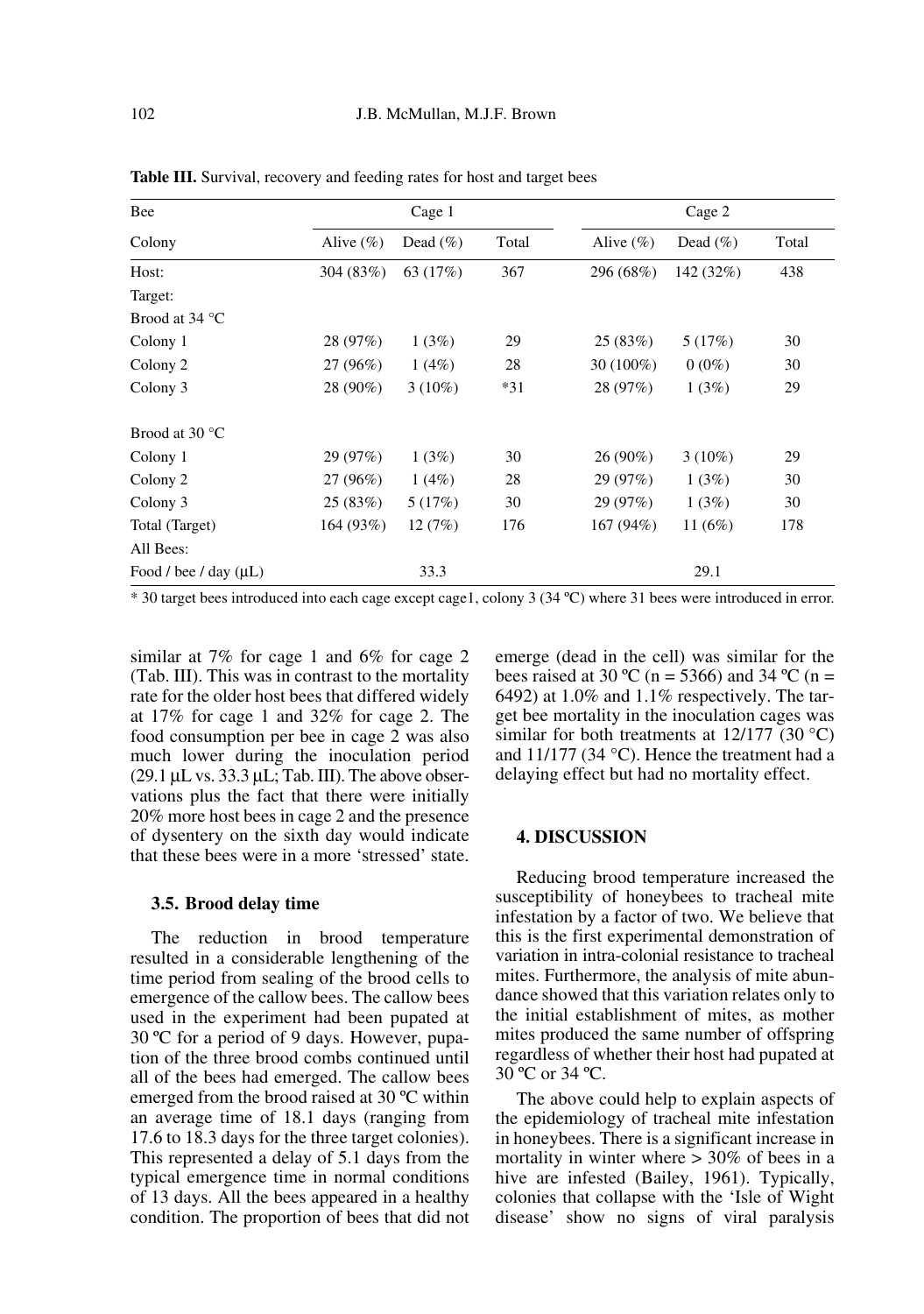(Adam, 1968). This has been the recent experience of mortality in tracheal mite infested colonies in Ireland (J.McM. personal observation). Other studies have shown that winter mortality rates in colonies with tracheal mites are generally higher in cold climates (Eischen, 1987; Otis and Scott-Dupree, 1992). Honeybees in a colony with a moderate infestation will have reduced capability to use their flight muscles to generate thoracic heat due to mites and associated debris blocking the prothoracic tracheae (Komeili and Ambrose, 1991). The combined effects of the reduced ability to generate thoracic heat and the increased susceptibility to mite infestation of a colony under low temperature conditions (per our findings) are likely to be critical factors mitigating against colony survival in winter. Brood areas in winter/ early spring have been negatively correlated with mite infestation (Otis and Scott-Dupree, 1992). A colony during this critical period requires an influx of young healthy bees if it is to survive. Our results show that reduced brood temperature will increase the vulnerability of callow bees to tracheal mite infestation and the development of the brood nest will be restricted limiting the ability of the colony to adequately replace the old winter bees. Reduced bee numbers will then contribute to lower brood temperature, increased susceptibility and the colony viability will spiral downwards.

Variability in host bee mortality between cages indicates that the bees in inoculation cage 2 were more stressed than those in cage 1. It is also noteworthy that while the inoculation pressure in cage 2 was 20% less, the overall infestation levels in the target bees in the two cages were similar. It would appear that this cage-specific stress increased either migration of mites from host bees or the overall susceptibility of the target bees to tracheal mite infestation.

Overall the results from our experiment concur with the conclusions of Danka and Villa (1996) that differential susceptibility is governed by the success rate of migrating foundress mites entering the tracheae and that mite fecundity does not play a major role. Gary et al. (1989) established that bees were most susceptible up to four days old, confirming the findings of Morgenthaler (1930, 1931). In both cases the plot of bee susceptibility vs. bee age ('susceptibility curve') showed the susceptibility to the tracheal mites falling off rapidly from the level at emergence to almost zero at a bee age of five days. The much higher susceptibility of the bees pupated at 30 ºC in our experiment would indicate a 'susceptibility curve' above that for the higher brood temperature with, for example, a much higher susceptibility at emergence or a slower decline with age of bee. The former is suggested, as an analysis of the data on larvae / eggs ratios from our experiment indicated that the temporal distribution of the mites entering the tracheae was similar for both treatments.

The reason why a lower brood temperature results in an increased susceptibility of honeybees to tracheal mite infestation has not been established in this experiment. Further work is required to isolate the mechanism involved.

## **ACKNOWLEDGEMENTS**

The authors would like to thank the members of Fingal North Dublin Beekeepers' Association and John & Dorothy Stapleton for access to honeybee colonies, and Martyn Linnie, Peter Stafford and Alison Boyce for help in the laboratory. Many thanks also to Gard Otis, University of Guelph and Lilia de Guzman, USDA/ARS, Baton Rouge who provided timely advice on experiment procedures. Helpful comments from three anonymous reviewers and Celia Holland improved the clarity of the manuscript.

**Résumé** – **La température de nymphose du couvain agit sur la susceptibilité des abeilles domestiques (***Apis mellifera***) à être infestées par l'acarien** *Acarapis woodi***.** Il y a 100 ans survenait dans le sud de l'Angleterre la première manifestation d'une épidémie sans agent pathogène connu parmi les abeilles domestiques. L'acarien des trachées, *Acarapis woodi* (Rennie), découvert en 1919, fut associé à l'épidémie qui devint connue sous le nom de « maladie de l'île de Wight ». Depuis de grosses pertes ont été causées aux ruches dans le monde entier. L'acarien se tient principalement dans les trachées prothoraciques et se nourrit de l'hémolymphe des abeilles. Il existe une controverse au sujet du pouvoir pathogène de l'acarien. La majeure partie de la recherche réalisée à ce jour s'est concentrée sur la sensibilité des diverses souches d'abeilles à l'acarien. Cet article, par contre, considère l'action de la température du couvain sur la sensibilité d'une souche d'abeilles à l'infestation. Une expérience utilisant un test biologique en laboratoire a été entreprise pour comparer la sensibilité des abeilles naissantes issues d'un couvain élevé à basse température (30 °C) avec celle d'abeilles issues d'un couvain élevé à température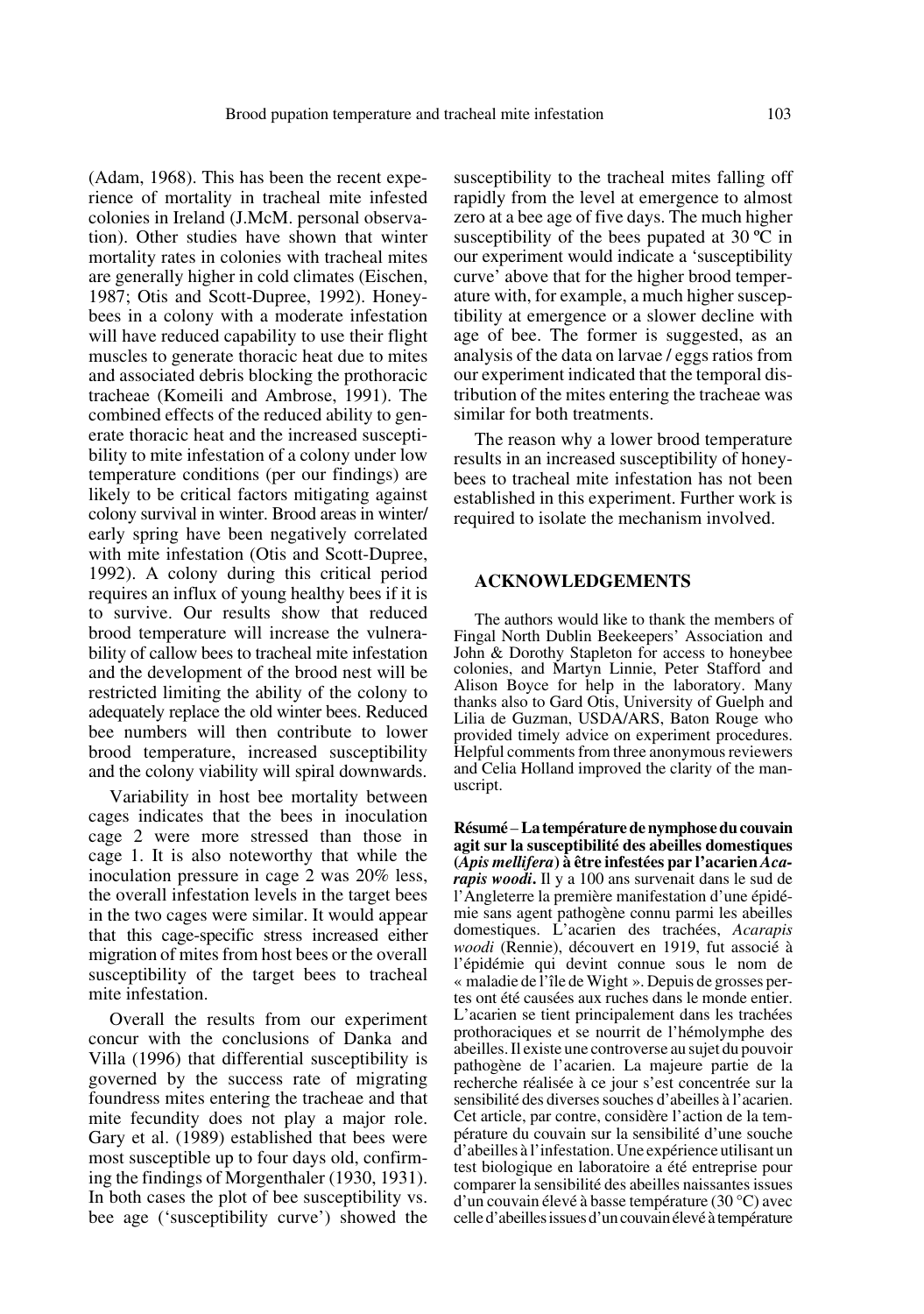normale (34 °C). La réduction de la température a provoqué un retard de 5 j dans l'émergence des abeilles. Les résultats montrent que les abeilles élevées à basse température étaient deux fois plus infestées. Le taux de reproduction des acariens dans les trachées était le même dans les deux cas. Ces résultats peuvent aider à expliquer un caractère de l'épidémiologie des colonies faiblement infestées, à savoir le déclin et la mortalité à la fin de l'hiver et au début du printemps. Le mécanisme responsable de cette sensibilité accrue des abeilles élevées à basse température reste inconnu.

#### *Apis mellifera / Acarapis woodi* **/ infestation / sensibilité / température du couvain**

**Zusammenfassung** – **Bruttemperatur beeinflusst die Anfälligkeit der Honigbienen (***Apis mellifera***) für den Befall durch Tracheenmilben (***Acarapis woodi***).** Vor 100 Jahren brach bei Honigbienen zum ersten Mal eine Epidemie mit unbekannten Pathogenen in Südengland aus. Sie wurde als 'Isle of Wight Krankheit' bezeichnet. In diesem Zusammenhang wurde die Tracheenmilbe *Acarapis woodi* (Rennie) im Jahr 1919 entdeckt. Inzwischen kamen in der ganzen Welt flächendeckende Verluste bei *Apis mellifera* (L.) Völkern durch die Tracheenmilbe vor. Die Milben halten sich vor allem in den Tracheen des Prothorax (Bruststücks) auf und ernähren sich von der Hämolymphe der Bienen. Allerdings wird die Pathogenität der Milbe kontrovers beurteilt. Bis heute hat sich die Forschung auf die Anfälligkeit von verschiedenen Linien der Honigbienen gegen die Milben konzentriert. Dagegen beschäftigt sich diese Arbeit mit dem Einfluss der Temperatur bei der Brutaufzucht auf die Anfälligkeit innerhalb einer Linie der Honigbienen. Im Versuch mit einem Biotest im Labor wurde die Empfindlichkeit von frisch geschlüpften Bienen verglichen, die entweder bei niedrigen Temperaturen (30 ºC) oder bei normalen Temperaturen (34 ºC) aufgezogen wurden. Die niedrige Temperatur verursachte eine Verzögerung des Schlupfes der Bienen aus den Brutzellen von mehr als 5 Tagen. Die Ergebnisse zeigten, dass Bienen, aufgezogen bei niedrigen Temperaturen, doppelt so häufig mit Milben befallen waren. Die Vermehrungsrate der Milben in den Tracheen hatte in beiden Fällen einen ähnlichen Wert. Diese Ergebnisse könnten dazu beitragen, die Grundzüge der Epidemiologie von mit Milben nur gering befallenen Völkern zu erklären, besonders ihre Schrumpfung und Sterblichkeit in der Zeit des späten Winters und des frühen Frühjahrs. Der Mechanismus für die erhöhte Empfindlichkeit der bei niedrigen Temperaturen aufgezogenen Bienen bleibt unbekannt.

### *Apis mellifera* **/** *Acarapis woodi* **/ Tracheenmilbe / Bruttemperatur**

#### **REFERENCES**

- Adam Brother (1968) "Isle of Wight" or acarine disease: Its historical and practical aspects, Bee World 49, 6–18.
- Bailey L. (1958) The epidemiology of the infestation of honeybee, *Apis mellifera* L., by the mite *Acarapis woodi* Rennie and the mortality of bees, Parasitology 48, 493–506.
- Bailey L. (1961) The natural incidence of *Acarapis woodi* (Rennie) and the winter mortality of honeybee colonies, Bee World 42, 96–100.
- Bailey L., Ball B.V. (1991) Honey Bee Pathology, Academic Press London, pp. 78–96.
- Bush J.O., Lafferty K.D., Lotz J.M., Scoldak A.W. (1997) Parasitology meets ecology on its own terms; Margolis et al. revisited, J. Parasitol. 83, 575–583.
- Collison C.H. (2001) The pathological effects of the tracheal mite on its host, in: Webster T.C., Delaplane K.S. (Ed.), Mites of the honeybee, Dadant and Sons, Hamilton, Illinois, pp. 57–71.
- Danka R.G. (1991) Resistance of honey bees to tracheal mites, in: Webster T.C., Delaplane K.S. (Eds.), Mites of the honeybee, Dadant and Sons, Hamilton, Illinois, pp. 117–129.
- Danka R.G., Villa J.D. (1996) Influence of resistant honey bee hosts on the life history of the parasite *Acarapis woodi*, Exp. Appl. Acarol. 20, 313–322.
- Danka R.G., Villa J.D. (1998) Evidence of autogrooming as a mechanism of honeybee resistance to tracheal mite infestation, J. Apic. Res. 37, 39–46.
- Eischen F.A. (1987) Overwintering performance of honey bee colonies heavily infested with *Acarapis woodi* (Rennie), Apidologie 18, 293–304.
- Gary N.E., Page R.E. (1987) Phenotypic variation in susceptibility of honey bees, *Apis mellifera*, to infestation to tracheal mites, *Acarapis woodi*, Exp. Appl. Acarol. 3, 291–305.
- Gary N.E., Page R.E., Lorenzen K. (1989) Effect of age of worker honeybees (*Apis mellifera*) on tracheal mites (*Acarapis woodi*) infestation, Exp. Appl. Acarol. 7, 153–160.
- Giordini G. (1977) Facts about acarine mites, in: Proc. Int. Congr. Apic. XXVI, Adelaide, Australia, pp. 459–467.
- Hirschfelder H., Sachs H. (1952) Recent research on acarine disease, Bee World 33, 201–209.
- Komeili A.B., Ambrose J.T. (1991) Electron microscope studies of the tracheae and flight muscles of non infested, *Acarapis woodi* infested and crawling honey bees *Apis mellifera*), Am. Bee J. 131, 253–257.
- Kronenberg F., Heller H.C. (1982) Colonial thermoregulation in honey bees (*Apis mellifera*), J. Comp. Physiol. 148, 65–76.
- Lee C. (1963) The susceptibility of honey bees of different ages to infestation by *Acarapis woodi* (Rennie), J. Insect. Pathol. 5, 11–15.